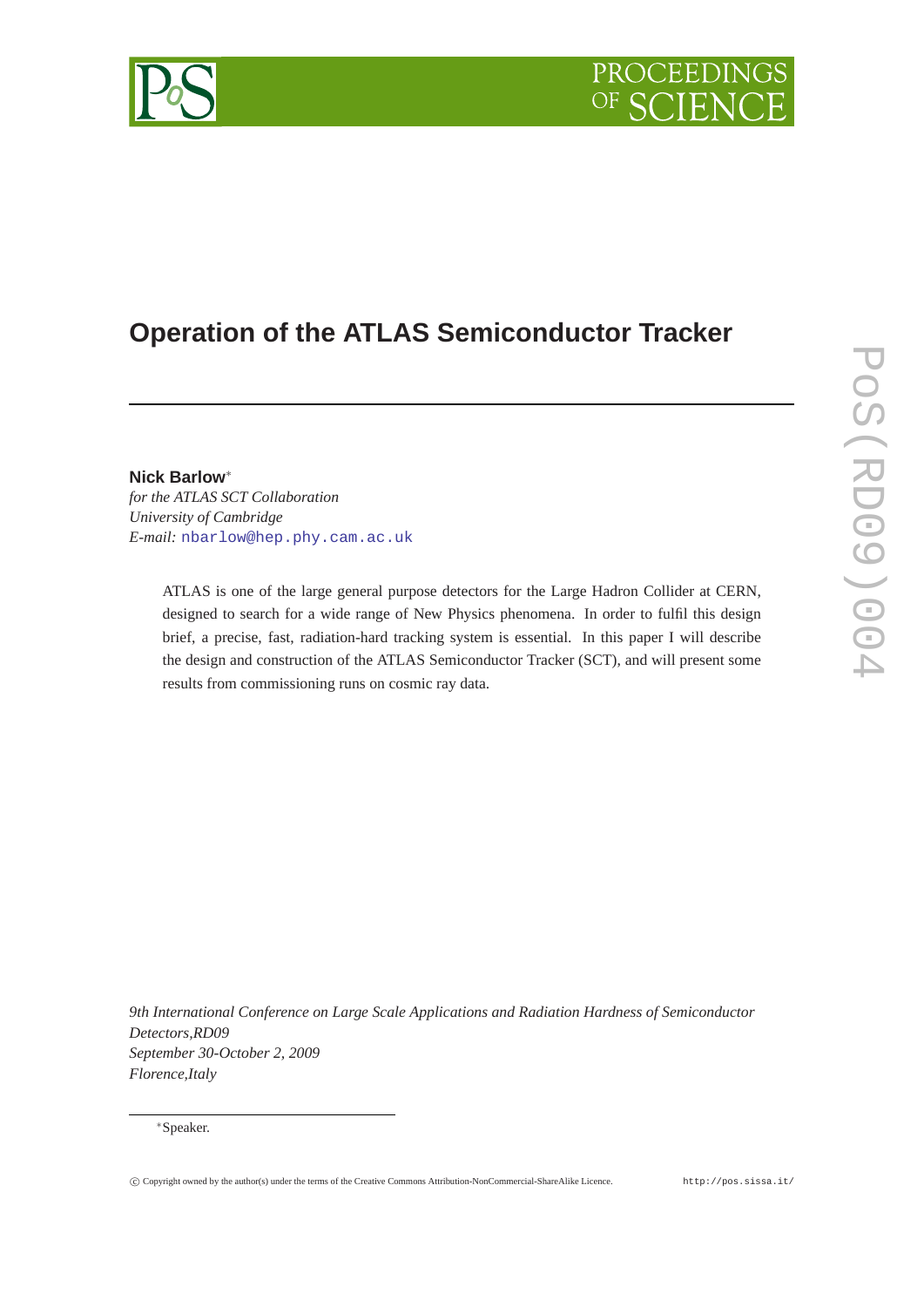## **1. Introduction**

The ATLAS [\[1\]](#page-7-0) Inner Detector comprises three subsystems, each with a different role to play in the detection and measurement of charged particle tracks. All three subdetectors are located in a 2T solenoidal magnetic field, enabling transverse momenta of charged particle tracks to be measured. The Pixel detector is the innermost system, and is designed to locate vertices with extremely high precision. It also aids pattern recognition for track finding. The Transition Radiation Tracker (TRT) is a straw tube tracker, designed to provide a large number of position measurements per track, improving transverse momentum resolution, and is also useful for fast pattern recognition. In this note I will focus on the Semiconductor Tracker (SCT), a silicon strip detector situated between the Pixel and TRT detectors.

#### **2. Design of the SCT**

#### **2.1 Requirements**

The SCT was designed to fulfil the following requirements [[2](#page-7-0)]:

- reconstruct isolated leptons with  $p_T > 5$ GeV with 95% efficiency out to  $|\eta| < 2.5$ ;
- measure momentum with better than 30% precision even at  $p_T = 500 \text{GeV}$ ;
- enable tracking back to the vertex *z*−coordinate with better than 1mm precision;
- provide two-track resolution better than 200 $\mu$ m at 30cm radius;
- contribute no more than 20%  $X_0$  material in total;
- be sufficiently radiation hard to withstand a fluence of  $2 \times 10^{14}$ n/cm<sup>2</sup> (1MeV neutron equivalent).

#### **2.2 Design**

The SCT can be subdivided into barrel and endcap regions. The barrel section comprises four layers, covering a range  $|\eta|$  < 1, while each endcap consists of nine disks, extending the coverage over a range  $|\eta|$  < 2.5.

The basic unit for construction and readout is a *module*. There are 2112 modules in the barrel [[3](#page-7-0)] and 968 in each endcap [[4](#page-7-0)]. Figure [1](#page-2-0) shows barrel and endcap modules. Each module is double-sided, with 768 strips per side, and a stereo angle of 40mrad between the direction of the strips on each side, to enable the detection of 3D "space points" when there are hits registered on strips on both sides of the module. The strip pitch is 80 microns for barrel modules, and in the range 57-94 microns for the endcap modules, where the strips fan out radially with respect to the beam axis.

The sensors are single-sided p-on-n strips, with an average depletion voltage of around 60V before radiation damage. The readout electronics are placed on a wrap-around hybrid, with six custom "ABCD" ASIC chips [\[5\]](#page-7-0) per side (each chip reads out 128 strips).

A binary readout scheme is used, where a channel either registers a hit or does not, depending on whether the charge on that strip exceeds a programmable threshold.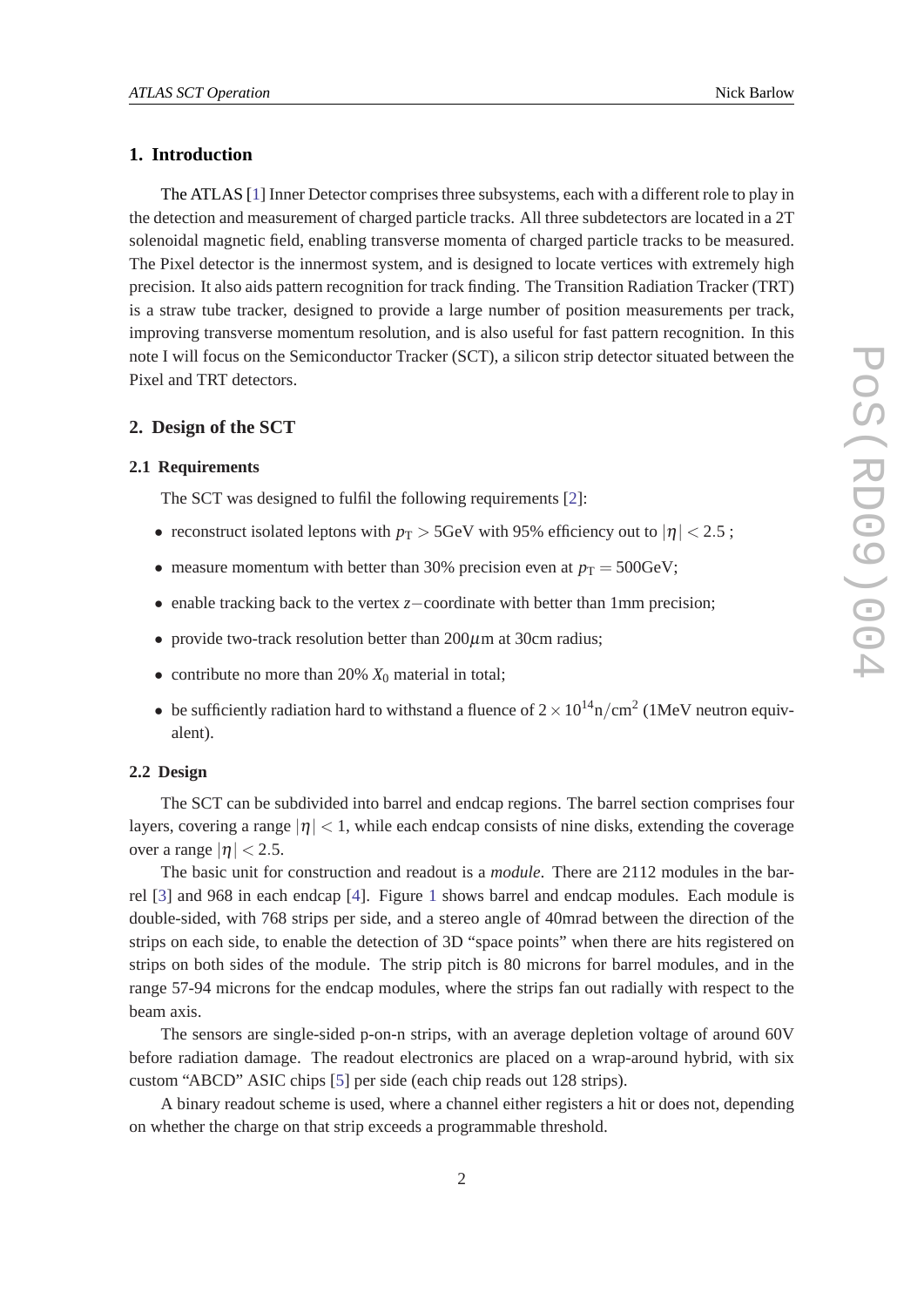<span id="page-2-0"></span>

**Figure 1:** Barrel (left) and endcap (right) SCT modules.

#### **2.3 Cooling**

In order to minimize the effects of radiation damage, it is desirable to operate the SCT at a temperature between −10 and 0◦C. An evaporative cooling system was chosen, shared with the Pixel detector, and with  $C_3F_8$  as the coolant. In May 2008, a serious incident occurred when slippage of a magnetic clutch caused the cooling plant to overheat and fail. Sensors have since been installed to guard against similar malfunctions, and a further refurbishment in 2009 saw the installation of a larger coolant tank, and measures to mitigate against excessive vibration of the compressors. The plant has been operational almost full time since June 2009, and is working reliably, with only occasional down-time. The typical operating temperature of the modules is close to  $0^{\circ}$ C.

#### **2.4 Optical communication**

Communication between the SCT modules and the off-detector electronics is handled by optical fibre connections. Clock and command signals are sent from the "Back-Of-Crate" cards (BOCs) along "TX" fibres, of which there is one fibre per module, while data is returned to the BOC along "RX" fibres, one per module side. Both RX and TX links have a redundancy scheme in case of fibre breaks or transmitter failures. For the TX, it is possible for a module to receive clock and command signals electronically from a neighbouring module. For the RX, it is possible to read out both sides of the module through one of the two RX links (though for most barrel modules this necessitates bypassing one of the ABCD chips, leading to the loss of 128 channels from the readout).

In late 2008 and early 2009, TX channels were being lost at an unacceptable rate (the redundancy scheme does not allow recovery of two adjacent modules with TX problems). The suspected cause of this was electrostatic damage to the VCSEL (Vertical Cavity Surface Emitting Laser) arrays on the off-detector transmitters during manufacture. A new batch of TX plugins was ordered and manufactured, with improved electrostatic precautions, and these were installed in July 2009.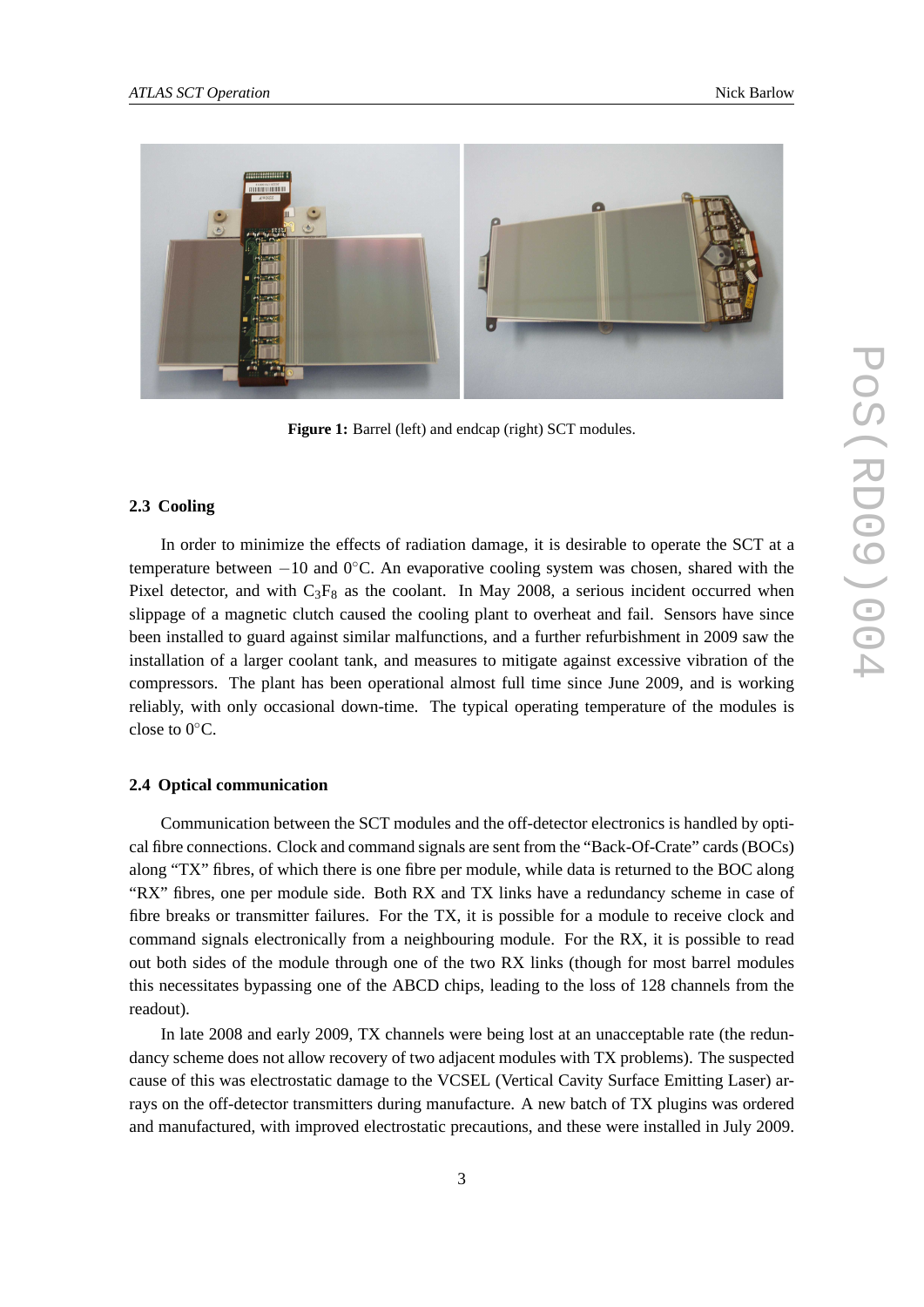Since then, three channels have failed, all shortly after installation, consistent with the expected early failure rates.

#### **3. Beam splash events**

On September 10th 2008, LHC beams 1 and 2 were seperately fired into collimators 140m upstream of ATLAS. For the SCT, the first priority was detector safety, in particular with regard to the risk that large charge deposits on the wafers could damage the ABCD chips. The SCT barrels were therefore turned off for this exercise, while the endcaps were included in the readout, but with a bias voltage of 20V (well below the depletion voltage of 60V). Large numbers of hits and space points were seen in the SCT for these events, as shown in Fig. 2, demonstrating that the full readout chain for the SCT was functioning, and that the modules have non-zero hit efficiency even at this much-reduced bias voltage.



**Figure 2:** Space point distributions for a beam splash event in the SCT endcaps.

#### **4. Cosmic ray data**

ATLAS recorded significant quantities of cosmic ray data in the periods September-December 2008, and June-November 2009. In total, ATLAS recorded over 3 million tracks with one or more SCT hits during these periods, providing a very useful data sample for detector performance studies.

#### **4.1 Single hit efficiency**

In order to measure the intrinsic hit efficiency of the SCT, a "holes-on-tracks" method is used to measure the fraction of "hits per possible hit". Tracks passing through inactive detector regions, wafers giving readout errors, or otherwise excluded from the Data Acquisition, are excluded from the efficiency calculation. Figure [3](#page-4-0) shows the average hit efficiency in each barrel layer. The following requirements are made on the hits and tracks that contribute to this plot: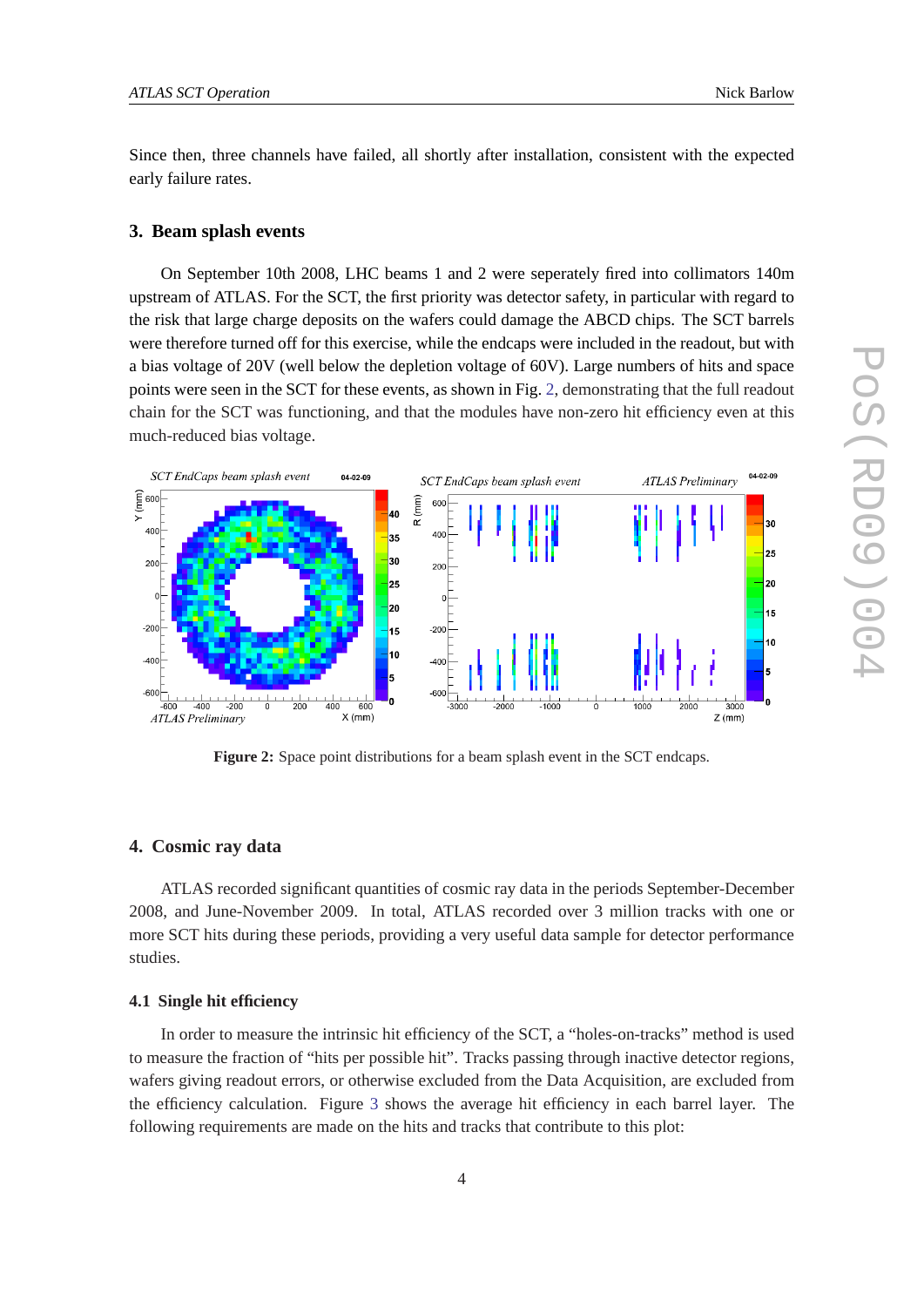- <span id="page-4-0"></span>• cosmic muons with  $\geq 10$  SCT hits and  $\geq 30$  TRT hits,  $\chi^2/\text{DoF} < 2$ ;
- incident angle with wafer  $\leq 40^{\circ}$  from normal;
- hits both before and after module under study;
- guard region around the edge of the active silicon excluded.

The overall hit efficiency for the silicon is found to be 99.75%.



**Figure 3:** Average hit efficiency for each barrel layer and side.

# **4.2 Timing**

The SCT reads out three bunch-crossing (25ns) time bins around the "Level 1 Accept" signal. In order to reduce hits from random noise, it is possible to configure the ABCD chips to only accept hits with a "01X" hit pattern (i.e. no hit in the bunch-crossing preceding the Level-1 accept signal, a hit in the same bunch-crossing as the Level-1 accept, and no requirement on whether or not there was a hit in the last of the three bunch-crossings). However, before this readout mode can be activated, it is necessary to "time in" with the Level 1 trigger and other ATLAS subsystems. For this reason, the SCT currently operates in a mode where a hit is accepted if the charge deposited in a strip exceeds the 1fC threshold in any of the three time bins. Delays can be applied module-bymodule to the trigger signal to correct for different optical fibre lengths, and for the time-of-flight of particles from the interaction point to the module. The latter correction was first applied in November 2009, and will be fine-tuned further with the first collisions data.

Figure [4](#page-5-0) shows the time bin distribution for cosmic tracks. This demonstrates that, having applied the necessary delays to the trigger signal sent to the modules, the SCT is well timed-in.

#### **4.3 Noise**

The design target for noise occupancy of the SCT was  $5 \times 10^{-4}$ . The noise occupancy can be measured either in standalone calibration runs, or in physics runs by looking at random triggers.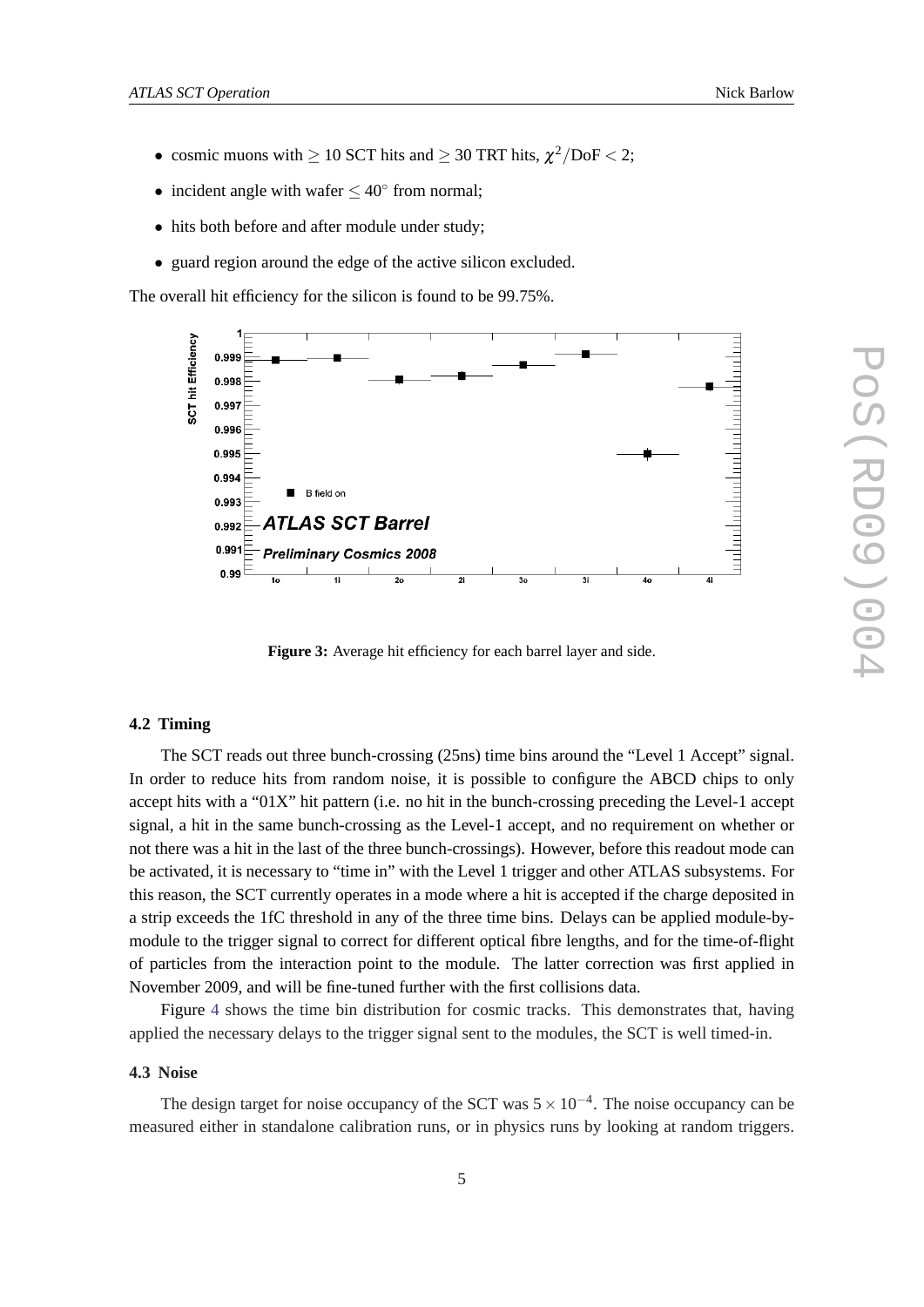<span id="page-5-0"></span>

**Figure 4:** Plot showing the time distribution for hits on tracks in 2008 cosmics data. The three bins on the *x*−axis represent the three bunch-crossings around the Level 1 Accept signal.

Both of these are shown in Fig. 5. These results show that the SCT is well within its design parameters, with the expected dependence on strip length.



**Figure 5:** The left plot shows the noise occupancy distribution for different types of module, as taken from random triggers in the 2008 cosmic data run. The dashed line represents the design requirement of  $5 \times 10^{-4}$ noise occupancy. The right plot shows the noise in electron counts, as measured in a standalone calibration test.

#### **4.4 Alignment**

Cosmic rays are extremely useful in the alignment of the SCT barrels. As the vast majority pass vertically through the detector, they provide more information on alignment in the horizontal ("*x*") plane than the vertical, and are also of only limited use for aligning the endcaps. However, the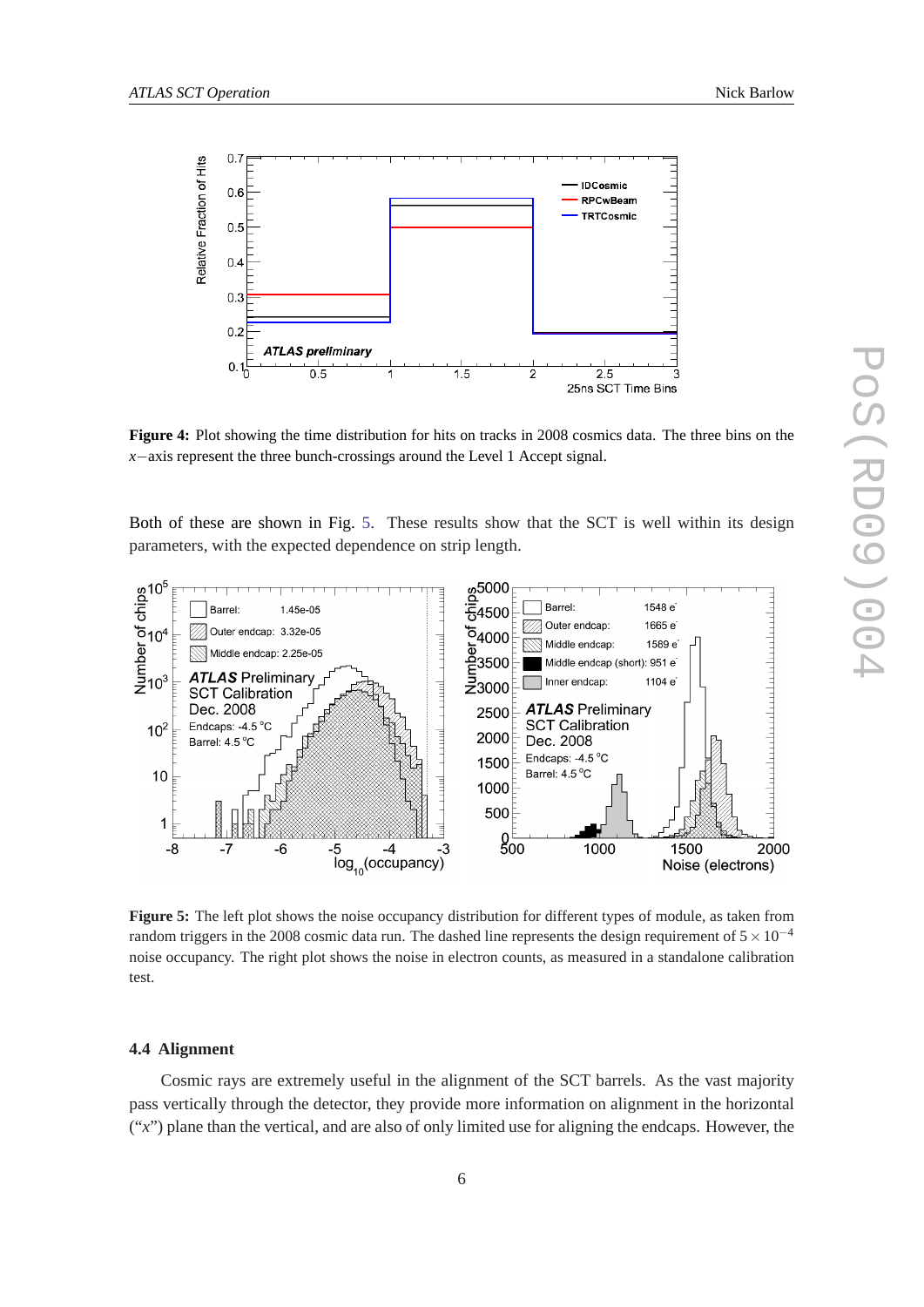distribution of residuals of hits associated to tracks, after alignment, as shown in Fig. 6, shows that the ideal *x* resolution, based on Monte Carlo simulation, is already being approached. Alignment in the *y* direction, and of the endcaps, will be dramatically improved with first collisions data.



**Figure 6:** The *x*−residual values for cosmic ray tracks passing through all barrel modules, before and after alignment.

#### **4.5 Lorentz angle**

As charge carriers drift through the silicon wafer towards the readout strips, they will be deflected by the presence of a magnetic field. The angular deflection relative to the electric field direction is the *Lorentz angle*, and is a function of magnetic field strength, the bias voltage applied across the wafer, and the temperature (and hence charge carrier mobility).

Figure [7](#page-7-0) shows the Lorentz angle measurement on the ATLAS SCT from 2008 cosmics data and also the variation with temperature. The measurement is based on the relationship between the number of contiguous strips hit ("cluster size"), and the incidence angle of a charged particle track with the wafer. In the absence of a magnetic field, the cluster size would be at a minimum for particles travelling perpendicularly through the wafer. With a B-field present, the average cluster size will still be a minimum for the situation where the charge carriers drift along the direction of the particle track, i.e. the incidence angle of the track is equal to the Lorentz angle. Based on the 2008 cosmic ray data, the Lorentz angle of the SCT barrel was measured to be  $\theta_L = 3.93 \pm 0.03$  (stat.)  $\pm$ 0.10(syst.) degrees, in agreement with the model prediction of  $\theta_L = 3.69 \pm 0.26$  degrees.